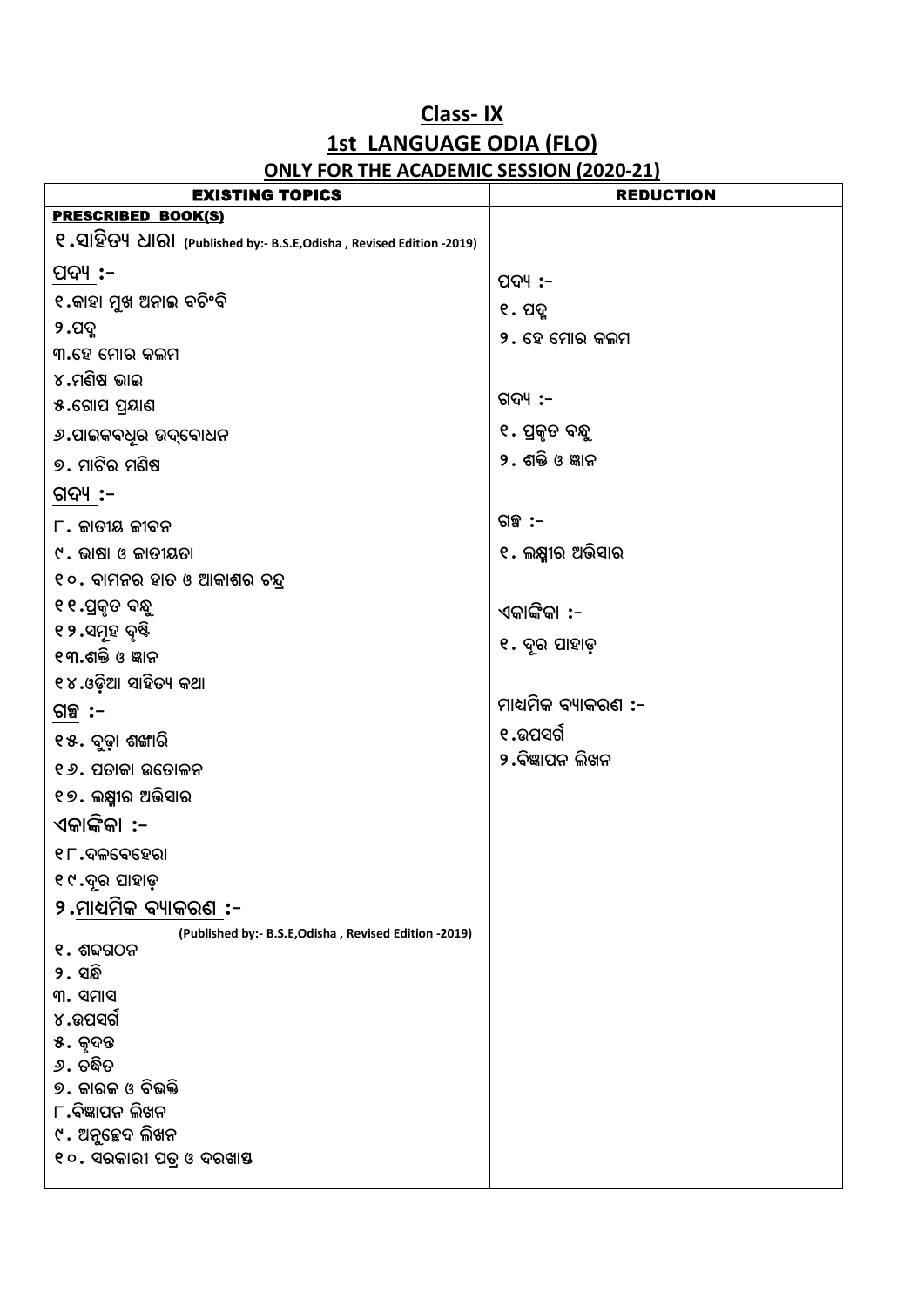## **Class- IX 1st LANGUAGE BENGALI (FLB) ONLY FOR THE ACADEMIC SESSION (2020-21) PRESCRIBED TEXT-BOOK WITH TOPICS**

| <b>EXISTING TOPICS</b>                                                | <b>REDUCTION</b>             |
|-----------------------------------------------------------------------|------------------------------|
| <b>PRESCRIBED BOOK(S)</b>                                             |                              |
| <b>1. PATHA SANKALAN</b><br>(Published by West Bengal B.S.E, Kolkata, |                              |
| Edition $-2011$ )                                                     | Prose:                       |
| Prose:                                                                | (i).Mahes                    |
| (i). Sagar Sangame                                                    | (ii).Nona Jal                |
| (ii). Bhagirathir Uccha Samman                                        |                              |
| (iii).Balai                                                           | Poetry:                      |
| (iv).Mahes                                                            | (i). Patita Heria Kande      |
| (v). Nona Jal                                                         | (ii). Chatradhara            |
|                                                                       |                              |
| Poetry:                                                               | <b>Non-Detailed:</b>         |
| (i). Patita Heria Kande                                               | (i). Khajanchi Babu          |
| (ii).Chheler Dal                                                      | (ii).Dudher Dan              |
| (iii). Kabar                                                          |                              |
| (iv).Janam Dukhinir Ghar                                              | Grammar:                     |
| (v).Rabindranather Prati                                              | (i). Upasarga                |
| (vi).Chatradhara                                                      | (ii). Bisistarthak Bakyansha |
|                                                                       |                              |
| <b>2.BENGLA SHAYAK PATH</b><br>(Published by West Bengal B.S.E,       |                              |
| Kolkata, Edition - 2011)                                              |                              |
| <b>Non-Detailed:</b>                                                  |                              |
| (i). Khajanchi Babu                                                   |                              |
| (ii).Dudher Dan                                                       |                              |
| (iii). Muktir Kanta                                                   |                              |
| (iv).Sougat                                                           |                              |
| (v).Dukher Kabi                                                       |                              |
| (vi).Duranta Asha                                                     |                              |
|                                                                       |                              |
| <b>3.ADHUNIK BANGLA VYAKARAN</b>                                      |                              |
| (Published by J.C. Ghose, Presidency Library,                         |                              |
| 15-College Square, Kolkata)                                           |                              |
| Grammar:                                                              |                              |
| (i). Sandhi                                                           |                              |
| (ii).Samas                                                            |                              |
| (iii).Upasarga                                                        |                              |
| (iv). Pad Paribartan                                                  |                              |
| (v). Bisistarthak Bakyansha                                           |                              |
|                                                                       |                              |
|                                                                       |                              |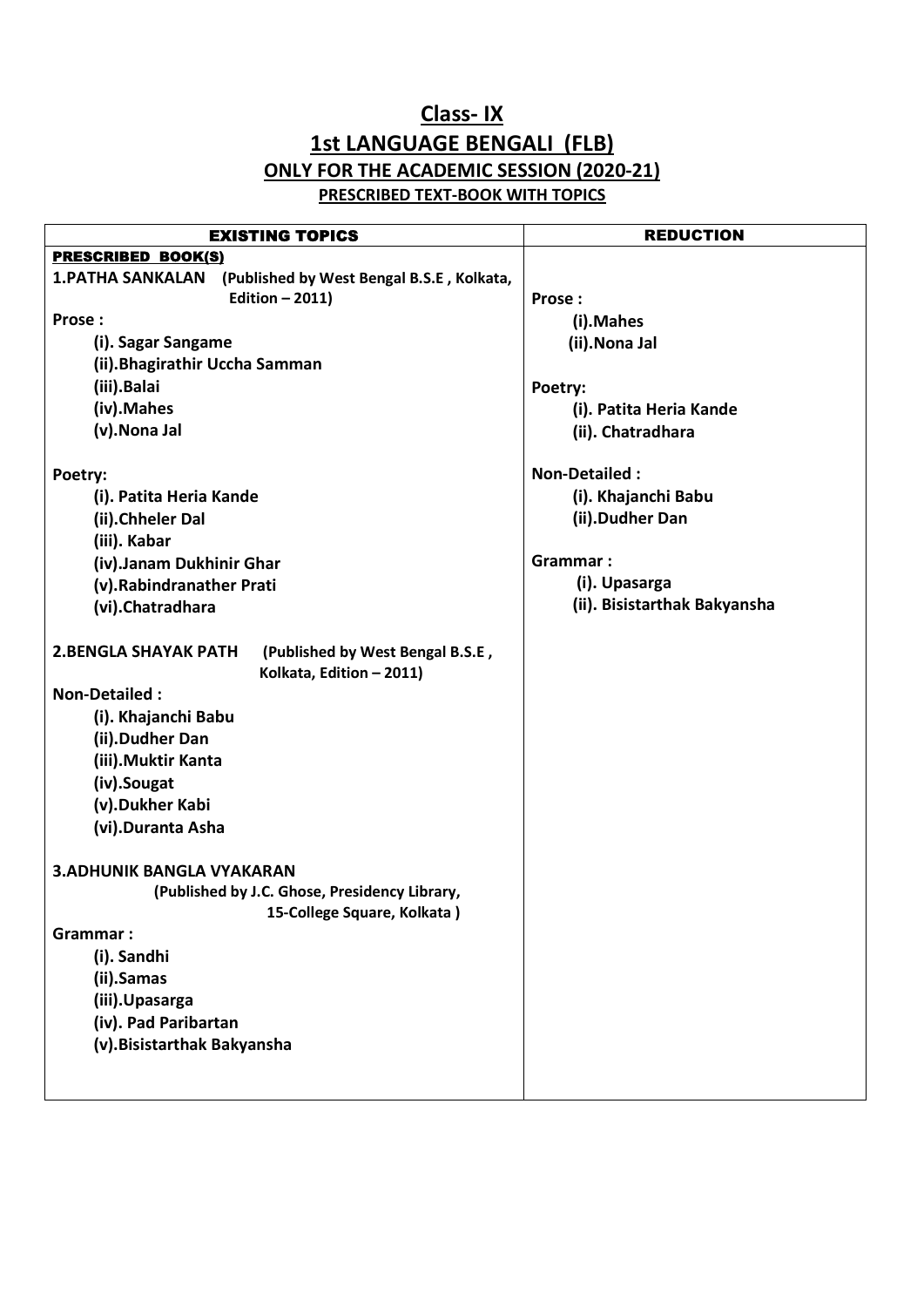# Class-IX<br>1st LANGUAGE HINDI (FLH)

|                                        | <b>ONLY FOR THE ACADEMIC SESSION (2020-21)</b>           | <b>REDUCTION</b>          |
|----------------------------------------|----------------------------------------------------------|---------------------------|
| <b>PRESCRIBED BOOK(S)</b>              | <b>EXISTING TOPICS</b>                                   |                           |
|                                        |                                                          | पद्य :-                   |
| 1. हिन्दी चन्द्रिका                    | (Published by:- B.S.E,Odisha, Edition -2012)             | १.कुंडलियाँ               |
| पद्य :-                                |                                                          | २.बहुत दिनों के बाद       |
| १.साखियाँ                              | २.बाललीला, विनय                                          | ३.मैं                     |
| ३.पद (तुलसी दास) ४.कुंडलियाँ           |                                                          |                           |
| ५.क्या पुजा क्या अर्चन रे ६.ध्वनि      |                                                          |                           |
| ७.अग्नि पथ                             | ८.बहुत दिनों के बाद                                      | गद्य :-                   |
| ९.मैं                                  |                                                          | २. बस की यात्रा           |
| गद्य :-                                |                                                          | २.उपभोक्तावाद की संस्कृति |
| १.साहित्य की महत्ता                    |                                                          |                           |
| २.अध्ययन                               |                                                          |                           |
| ३.रथचक्र                               |                                                          | पूरक अध्ययन :-            |
| ४.बस की यात्रा                         |                                                          | १. बहु की विदा            |
| ५.उपभोक्तावाद की संस्कृति              |                                                          |                           |
| ६.प्राचिन भारत की वैज्ञानिक उपलब्धियाँ |                                                          | व्याकरण                   |
|                                        |                                                          | १. अव्यय                  |
| पूरक अध्ययन :-                         |                                                          | २. काल                    |
| १.बाज और साँप                          |                                                          |                           |
| २ .बहु की विदा                         |                                                          |                           |
| ३.अंतरीक्ष की कल्पना                   |                                                          |                           |
| ४.नचिकेता                              |                                                          |                           |
| 2. <u>हिन्दी व्याकरण और प्रयो</u> ग    |                                                          |                           |
|                                        | २.ध्वनि और वर्ण                                          |                           |
| १.व्याकरण कयों                         | ३.अच्छी हिन्दी कैसे सीखें : लेखन, अनुनासिकता और अनुस्वार |                           |
|                                        | ५.संज्ञा                                                 |                           |
| ४.रूप- विचार                           | ७.वचन                                                    |                           |
| ६.लिंग                                 | ९.सर्वनाम                                                |                           |
| ८.कारक                                 | ११.क्रिया                                                |                           |
| १०.विशेषण                              | १३.अपठित अनुच्छेद का पठन और अवधारण                       |                           |
| १२.अव्यय                               |                                                          |                           |
| १४.अनुवाद                              |                                                          |                           |
| ३. पत्र लेखन                           | ४.निबंध-लेखन                                             |                           |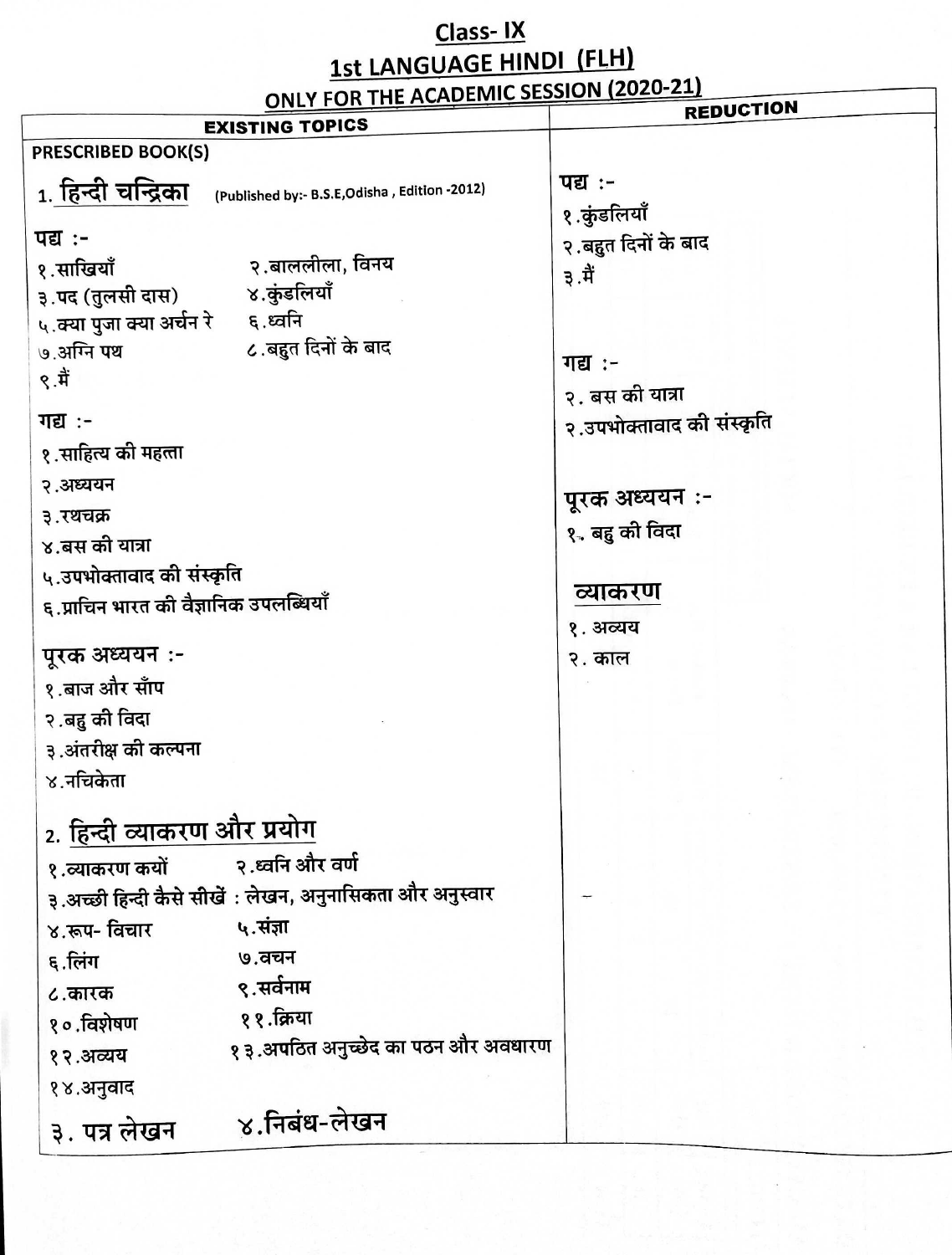## **Class- IX 1st LANGUAGE ENGLISH (FLE) ONLY FOR THE ACADEMIC SESSION (2020-21) PRESCRIBED TEXT-BOOK WITH TOPICS**

| <b>EXISTING TOPICS</b>                                    | <b>REDUCTION</b>                           |
|-----------------------------------------------------------|--------------------------------------------|
| <b>PRESCRIBED BOOK(S)</b>                                 |                                            |
| <b>1.MAIN COURSE BOOK</b>                                 | <b>MAIN COURSE BOOK</b>                    |
| <b>Published by:-Central Board of Secondary Education</b> | Prose :-                                   |
| <b>Revised Edition -2009</b>                              | 1.Tom Sawyer                               |
| Prose :-                                                  |                                            |
| 1. An Exemplary Leader                                    | <b>LITERATURE READER</b>                   |
| 2. Ordeal in the Ocean                                    |                                            |
| 3.Tom Sawyer                                              | Poetry :-                                  |
|                                                           | 1. The Road Not taken                      |
| <b>2.LITERATURE READER</b>                                | 2. Song of the Rain                        |
| <b>Published by:-Central Board of Secondary Education</b> |                                            |
| <b>Revised Edition -2009</b>                              | <b>Non-detailed Study:-</b>                |
| Prose :-                                                  | 1. Villa for Sale                          |
| 1. The Man who knew too much                              |                                            |
| 2. Best seller                                            | Grammar :-                                 |
|                                                           | 1. Pre & Post Modifiers in the Noun Phrase |
| Poetry :-                                                 | 2. Determiners                             |
| 1.The Book                                                | 3. Negatives and Interrogatives            |
| 2. The Road Not taken                                     | 4. The Predicate Phrase                    |
| 3. The Seven ages                                         |                                            |
| 4.Song of the Rain                                        |                                            |
|                                                           |                                            |
| <b>Non-detailed Study:-</b>                               |                                            |
| 1. The Bishops Candle Sticks                              |                                            |
| 2. Villa for Sale                                         |                                            |
|                                                           |                                            |
| <b>3.LEARN AND PRACTISE GRAMMAR</b>                       |                                            |
| (Published by B.S.E., Odisha, Edition -2018)              |                                            |
| Grammar :-                                                |                                            |
| 1. Parts of a Sentence                                    |                                            |
| 2. Verbs                                                  |                                            |
| <b>3. Time and Tense</b>                                  |                                            |
| <b>4. Auxiliaries</b>                                     |                                            |
| <b>5.The Noun Phrase</b>                                  |                                            |
| 6.Pre & Post Modifiers in the Noun Phrase                 |                                            |
| <b>7. Countables and Uncountables</b>                     |                                            |
| 8. Determiners                                            |                                            |
| 9.Adjectives                                              |                                            |
| <b>10.Adverbs and Adverbials</b>                          |                                            |
| 11. Negatives and Interrogatives                          |                                            |
| 12. The Predicate Phrase                                  |                                            |
|                                                           |                                            |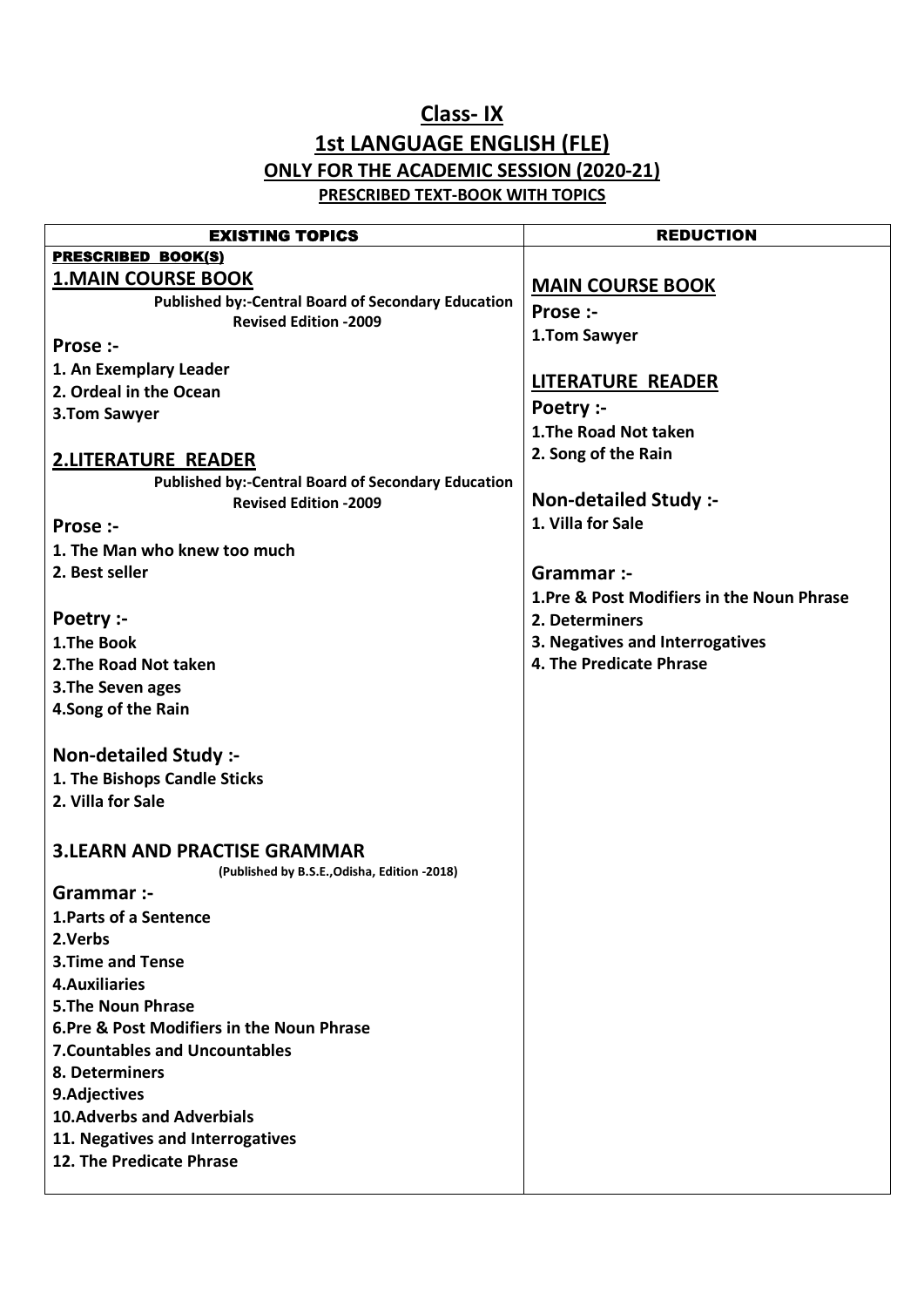## **Class- IX 1st LANGUAGE URDU (FLU) ONLY FOR THE ACADEMIC SESSION (2020-21)**

| <b>SYLLABUS AFTER REDUCTION</b>                                     |
|---------------------------------------------------------------------|
| <b>1.GULDASTA-E-URDU</b><br>(Published by:- B.S.E, Odisha 2012)     |
| (Detail & Non-detail)                                               |
| <b>Topics</b>                                                       |
| <b>PROSE:-</b>                                                      |
| 1.Qumy-ek-Jahti                                                     |
| 2. Mojahid-A- Azadi, Mohhammad Hanif                                |
| <b>3.Information Technology</b><br>4. Sauteli Maa ka Akhiri Waqt    |
| 5. Tipu Sultan                                                      |
|                                                                     |
| <b>POETRY:-</b>                                                     |
| 1. Meer Taqi Meer                                                   |
| 2. Mirza Asadullah Khan Ghalib                                      |
| <b>3. Hakim Momin Khan Momin</b>                                    |
| 4.Ek Arzoo                                                          |
| 5.Bol<br>6.Makhi Chush                                              |
| 7. Einstein ki wafat par (Marsiya)                                  |
| 8. Dastan sahzade ke gayab hone ki (Masnawi)                        |
|                                                                     |
| <b>NON-DETAILED STUDY:-</b>                                         |
| 1.Baba-Noor                                                         |
| 2. Hazarat Moinuddin Chisti                                         |
| 3.Kahili                                                            |
| <b>4.Mirch Nama</b>                                                 |
| 2. NAFEES URDU QAWAID (Published by:- B.S.E, Odisha, Edition -2013) |
| Grammar                                                             |
| 1.Zameer ka Bayan                                                   |
| 2. Sifat ka Bayan                                                   |
| 3. Fail aur Mafool ka Bayan                                         |
| 4. Sabaque aur Lahaque                                              |
| 5.Tazkeer-o-Tanees                                                  |
| 6. Wahid aur Jama<br><b>7. Mutazaad Alfaaz</b>                      |
| 8. Mahawarat aur unke Istemaal                                      |
|                                                                     |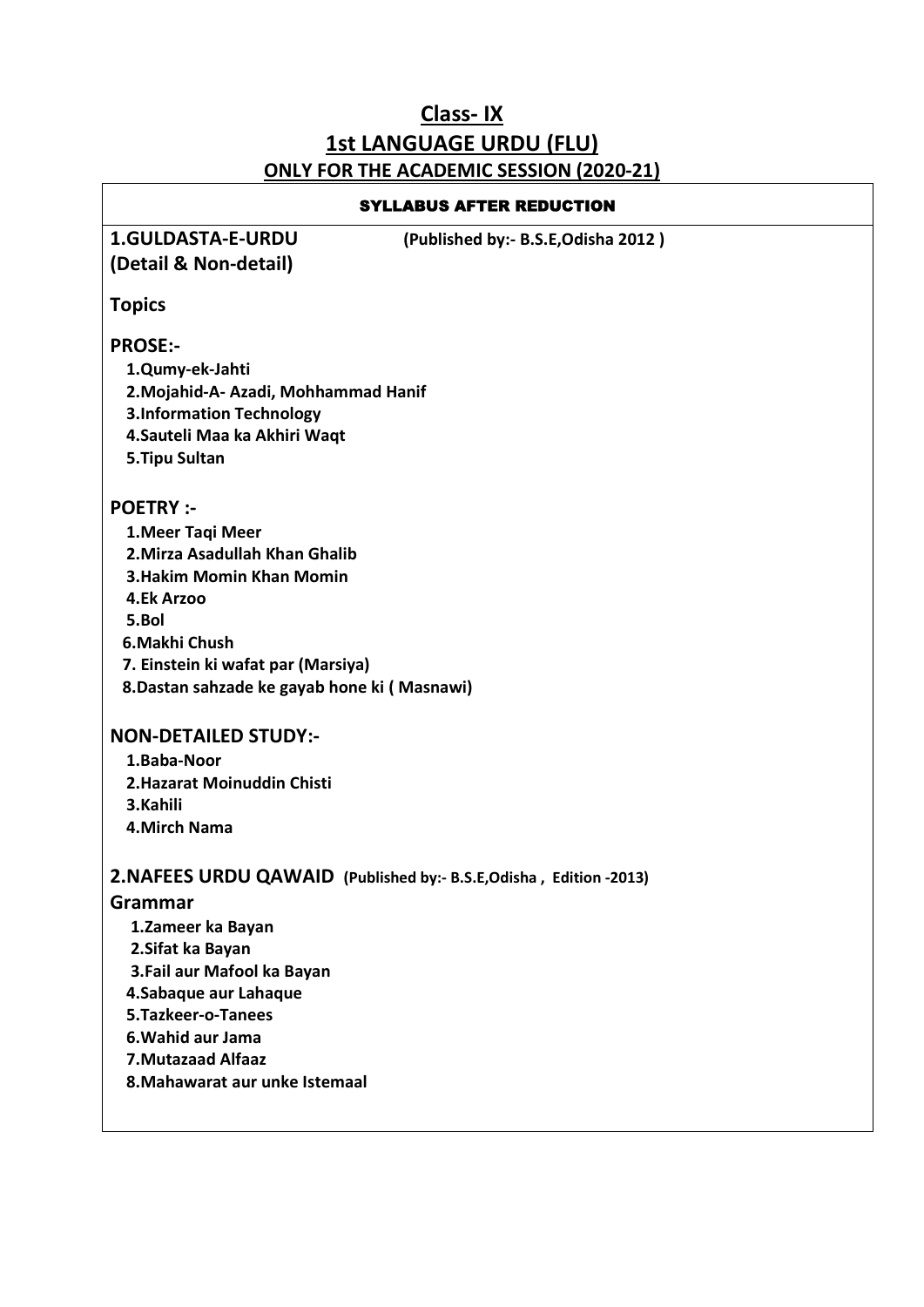## **Class- IX 1st LANGUAGE TELUGU (FLT) ONLY FOR THE ACADEMIC SESSION (2020-21)**

#### SYLLABUS AFTER REDUCTION

#### PRESCRIBED BOOK

**TELUGU VACHAKAM Published by Govt. of Andhara Pradesh 1997 Edition .** 

#### **TOPICS**

- **Prose :-**
- **1. Prerana**
- **2. Prabodham**
- **3.Batuku Pustakam**
- **4.Dharma Deeksha**

**Poetry :-** 

**1. Shanti Kanksha 2.Padya Ratnalu 3.Bhomi Putrudu** 

#### **Non-Detail:-**

**1. Swamy Vivekananda 2. Gidugu Venkata Rama Murty 3.Dhruva Taralu** 

**Grammar:-** 

**1.Textual Grammar (in telugu text-Book)**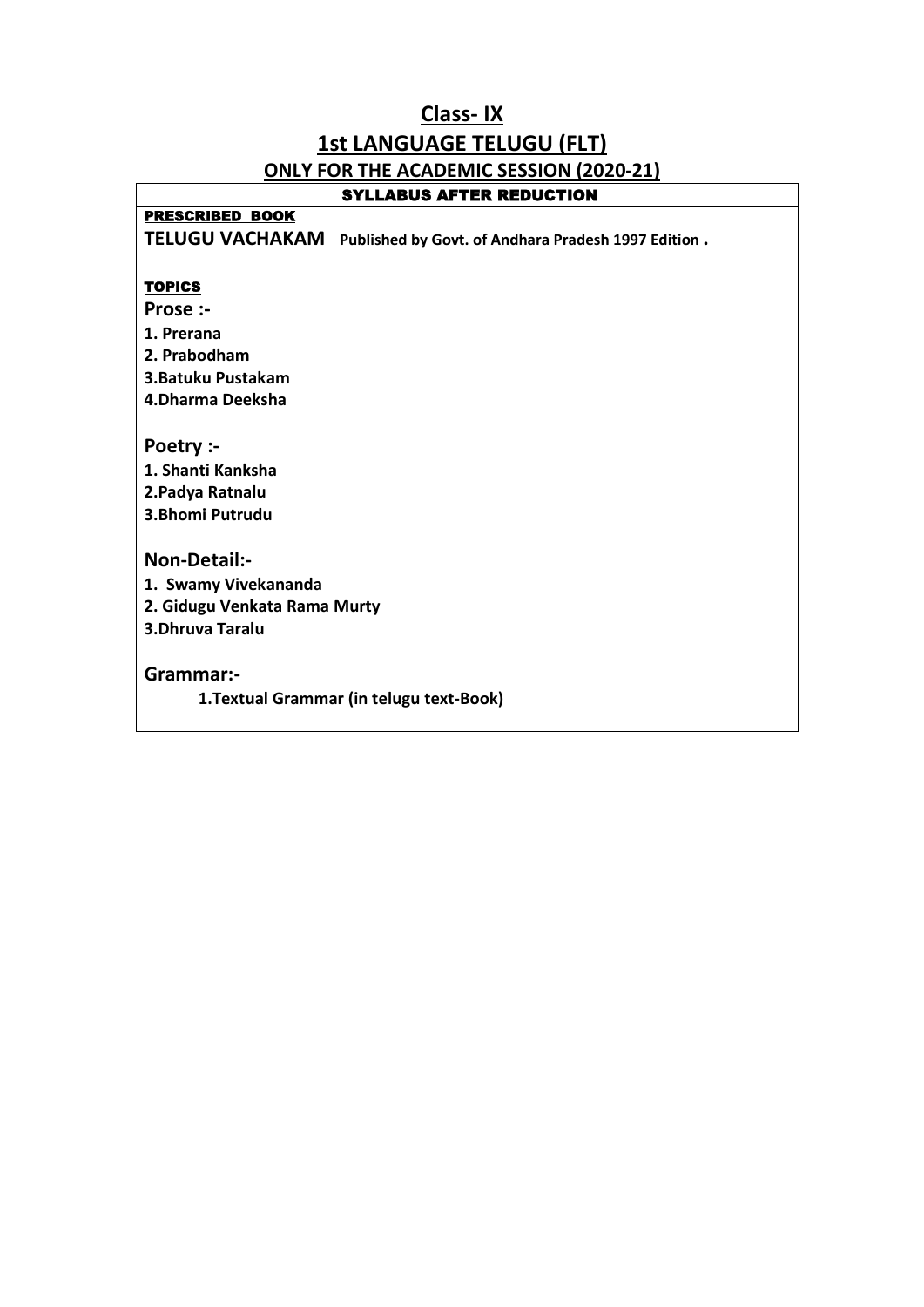# Class-IX<br>2<sup>nd</sup> LANGUAGE HINDI (SLH) ONLY FOR THE ACADEMIC SESSION (2020-21) **PRESCRIBED TEXT-BOOK WITH TOPICS**

|                                                                     | <b>REDUCTION</b>         |
|---------------------------------------------------------------------|--------------------------|
| <b>EXISTING TOPICS</b><br><b>PRESCRIBED BOOK(S)</b>                 |                          |
| 1.KSHITIJ - Bhag -1 (Published by NCERT, Delhi, First Edition 2006) |                          |
|                                                                     | गद्य :-                  |
| गद्य :-                                                             | १. एक कुत्ता अैर एक मैना |
| १. दो बैलों की कथा                                                  |                          |
| २.साँवले सपनों की याद                                               | <b>पद्य:-</b>            |
| ३.प्रेमचांद के फटे जूते                                             | १.अच्छे काम पर जा रहे है |
| ४.एक कुला अैर एक मैना                                               |                          |
| <b>पद्य:-</b>                                                       | पूरक अध्ययन :-           |
| १.सखियाँ (१ - ७) (कबीर)                                             | १.ँइस जल प्रलय में       |
| शब्द ( १ & २) (कबीर)                                                | २.माटी वाली              |
| २.सवैये                                                             |                          |
| ३.ग्राम श्री                                                        | व्याकरण:-                |
| ४.मेघ आए                                                            | १.अव्यय                  |
| ५.अच्छे काम पर जा रहे है                                            | २. काल                   |
| 2.KRUTIKA - Bhag -1 (Published by NCERT, Delhi, First Edition 2006) |                          |
| पूरक अध्ययन :-                                                      |                          |
| १.इस जल प्रलय में                                                   |                          |
| २.मेरे संग की औरतें                                                 |                          |
| ३.रीढ़ की हड्डी                                                     |                          |
| ४.माटी वाली                                                         |                          |
| 2. <u>हिन्दी</u> व्याकरण और प्रयोग                                  |                          |
| (Published by:- B.S.E, Odisha, Revised Edition -2019)               |                          |
| १.व्याकरण कयों २.ध्वनि और वर्ण                                      |                          |
| ३.अच्छी हिन्दी कैसे सीखें : लेखन, अनुनासिकता और अनुस्वार            |                          |
| ५.संज्ञा<br>४.रूप- विचार                                            |                          |
| ७.वचन<br>६.लिंग                                                     |                          |
| ९.सर्वनाम<br>८.कारक                                                 |                          |
| ११.क्रिया<br>१०.विशेषण                                              |                          |
| १३.अपठित अनुच्छेद का पठन और अवधारण<br>१२.अव्यय                      |                          |
| १४.अनुवाद                                                           |                          |
| ३.निबंध-लेखन                                                        |                          |
|                                                                     |                          |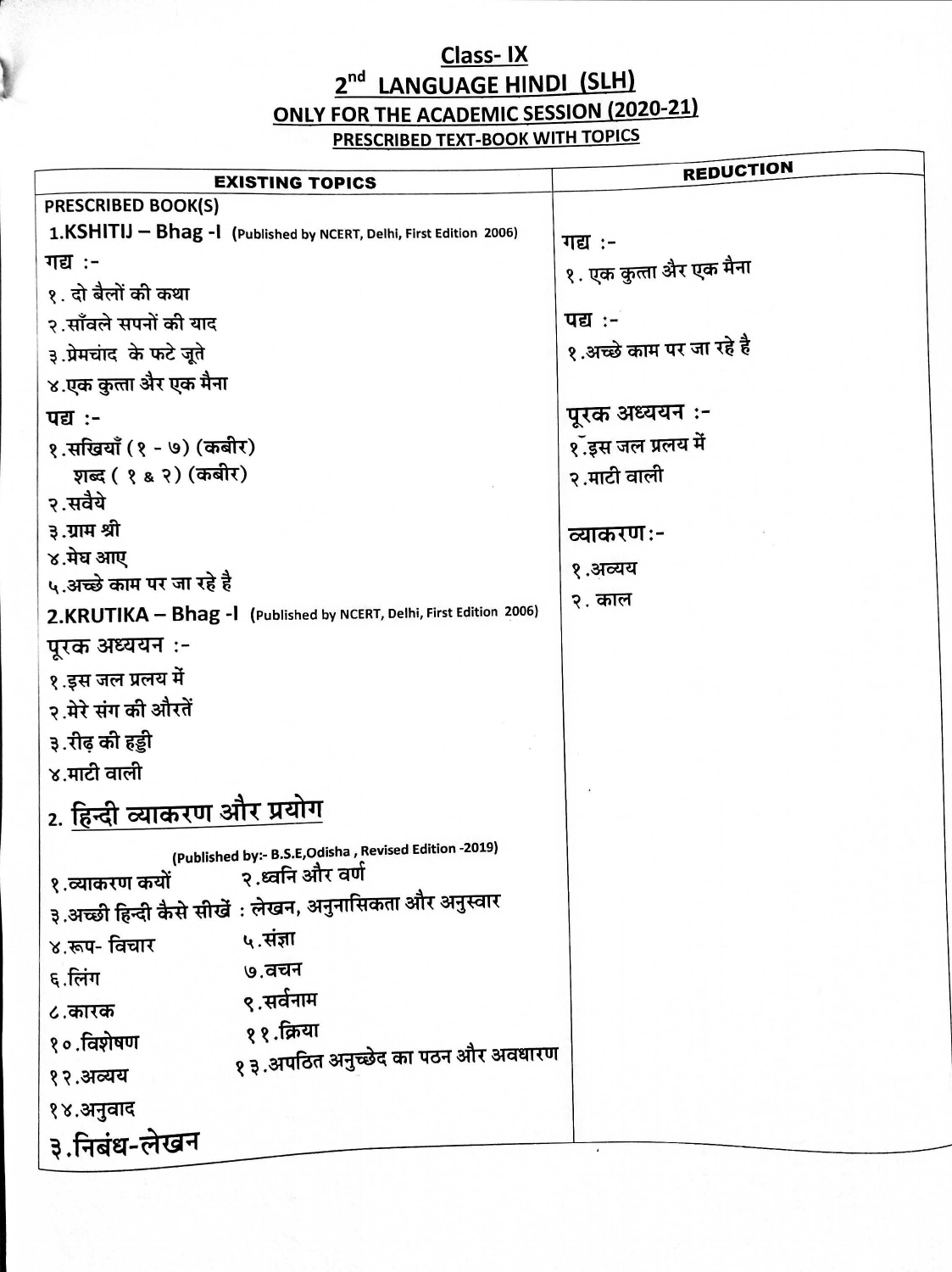## Class-IX

3rd LANGUAGE HINDI (TLH)

ONLY FOR THE ACADEMIC SESSION (2020-21)

| <b>EXISTING TOPICS</b>                                                | <b>REDUCTION</b>             |
|-----------------------------------------------------------------------|------------------------------|
| <b>PRESCRIBED BOOK(S)</b>                                             | <b>पद्य:-</b>                |
|                                                                       | १. मेरा नया बचपन             |
| हिन्दी मंजरी<br>(Published by:- B.S.E, Odisha, Revised Edition -2019) | २.साथी ! दुःख से घबराता है ? |
| पद्य :-                                                               |                              |
| १.अनमोल मोती                                                          | <u>गद्य :-</u>               |
| २.प्रियतम                                                             | १. ममता                      |
| ३.राहुल जननी                                                          | २. अध्यापक के नाम पत्र       |
| ४.फिर महान बन                                                         | व्याकरण:-                    |
| ५.मेरा नया बचपन                                                       |                              |
| ६.साथी ! दुःख से घबराता है ?                                          | १.अव्यय                      |
|                                                                       | २. काल                       |
| गद्य :-                                                               |                              |
| १.श्रम की प्रतिष्ठा                                                   |                              |
| २.ममता                                                                |                              |
| ३.जेल में मेरे मित्र                                                  |                              |
| ४.वैज्ञानिक चेतना के वाहक चंद्रशेखर वेंकट रामन                        |                              |
| ५.अध्यापक के नाम पत्र                                                 |                              |
| हिन्दी व्याकरण और प्रयोग                                              |                              |
| (Published by:- B.S.E, Odisha, Revised Edition -2019)                 |                              |
| १.व्याकरण कयों २.ध्वनि और वर्ण                                        |                              |
| ३.अच्छी हिन्दी कैसे सीखें : लेखन, अनुनासिकता और अनुस्वार              |                              |
| ४.रूप- विचार<br>५.संज्ञा                                              |                              |
| ६.लिंग<br>७.वचन                                                       |                              |
| ९.सर्वनाम<br>८.कारक                                                   |                              |
| ११.क्रिया<br>१०.विशेषण                                                |                              |
| १२.अव्यय                                                              |                              |
| १३.अपठित अनुच्छेद का पठन और अवधारण                                    |                              |
| १४.अनुवाद                                                             |                              |
|                                                                       |                              |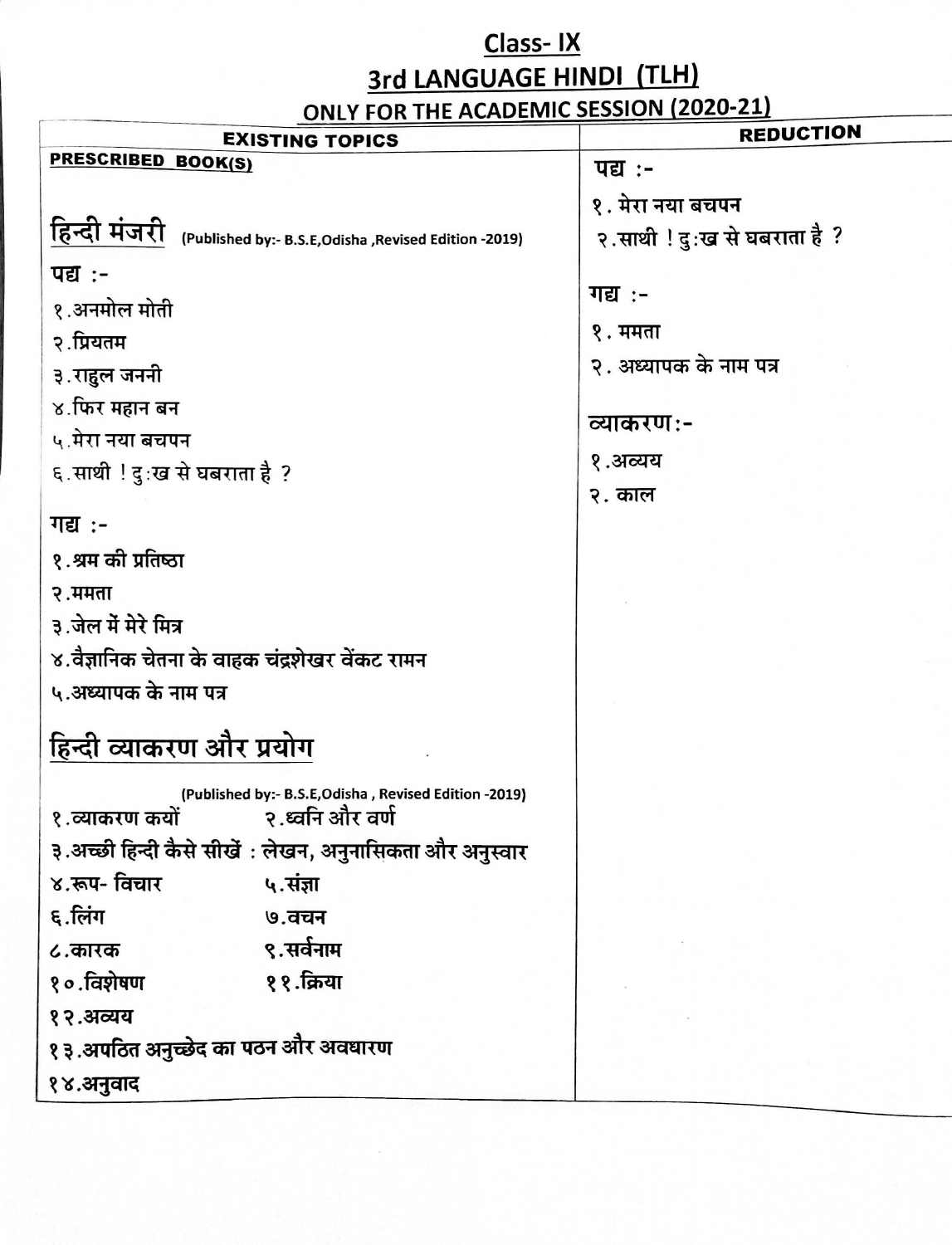## **Class- IX 2nd LANGUAGE ENGLISH (SLE) ONLY FOR THE ACADEMIC SESSION (2020-21) PRESCRIBED TEXT-BOOK WITH TOPICS**

| <b>EXISTING TOPICS</b>                                                                             | <b>REDUCTION</b>                           |
|----------------------------------------------------------------------------------------------------|--------------------------------------------|
| <b>PRESCRIBED BOOK(S)</b>                                                                          |                                            |
|                                                                                                    | <b>Detailed Text-</b>                      |
| <b>1. SKILLS OF COMMUNICATIVE ENGLISH</b><br>(Published by:- B.S.E, Odisha, Revised Edition -2018) | 1. Home and Love                           |
| <b>Detailed Text-</b>                                                                              | 2. The Noble Nature                        |
| 1. The Priceless Gift                                                                              | 3. No men are foreign                      |
| 2. The Swimmer Who Does Not Need Her Legs                                                          | 4. Project                                 |
| <b>3. Road Safety Week</b>                                                                         |                                            |
| 4. Missile Man of India                                                                            | <b>Non-Detailed:-</b>                      |
| 5.A Hero                                                                                           | 1. The Magic Flute                         |
| <b>6.Home and Love</b>                                                                             | 2. The Portrait of a Lady                  |
| <b>7. Nine Gold Medals</b>                                                                         |                                            |
| <b>8.The Noble Nature</b>                                                                          |                                            |
| 9. No men are foreign                                                                              | Grammar :-                                 |
| <b>10.Alexander Selkirk</b>                                                                        | 1. Pre & Post Modifiers in the Noun Phrase |
| 11.Project                                                                                         | 2. Determiners                             |
|                                                                                                    | 3. Negatives and Interrogatives            |
| <b>Non-Detailed:-</b>                                                                              | 4. The Predicate Phrase                    |
|                                                                                                    |                                            |
| 1. The Trunk of Ganesh<br>2. The Lost Child                                                        |                                            |
|                                                                                                    |                                            |
| 3. The First Step                                                                                  |                                            |
| <b>4.The Magic Flute</b>                                                                           |                                            |
| 5. The Portrait of a Lady                                                                          |                                            |
|                                                                                                    |                                            |
| <b>2.LEARN AND PRACTISE GRAMMAR</b>                                                                |                                            |
| (Published by B.S.E., Odisha, Edition -2018)                                                       |                                            |
| Grammar :-                                                                                         |                                            |
| 1. Parts of a Sentence                                                                             |                                            |
| 2.Verbs                                                                                            |                                            |
| <b>3. Time and Tense</b>                                                                           |                                            |
| 4. Auxiliaries                                                                                     |                                            |
| <b>5.The Noun Phrase</b><br>6. Pre & Post Modifiers in the Noun Phrase                             |                                            |
| <b>7. Countables and Uncountables</b>                                                              |                                            |
| 8. Determiners                                                                                     |                                            |
| 9.Adjectives                                                                                       |                                            |
| <b>10.Adverbs and Adverbials</b>                                                                   |                                            |
| 11. Negatives and Interrogatives                                                                   |                                            |
| 12. The Predicate Phrase                                                                           |                                            |
|                                                                                                    |                                            |
|                                                                                                    |                                            |
|                                                                                                    |                                            |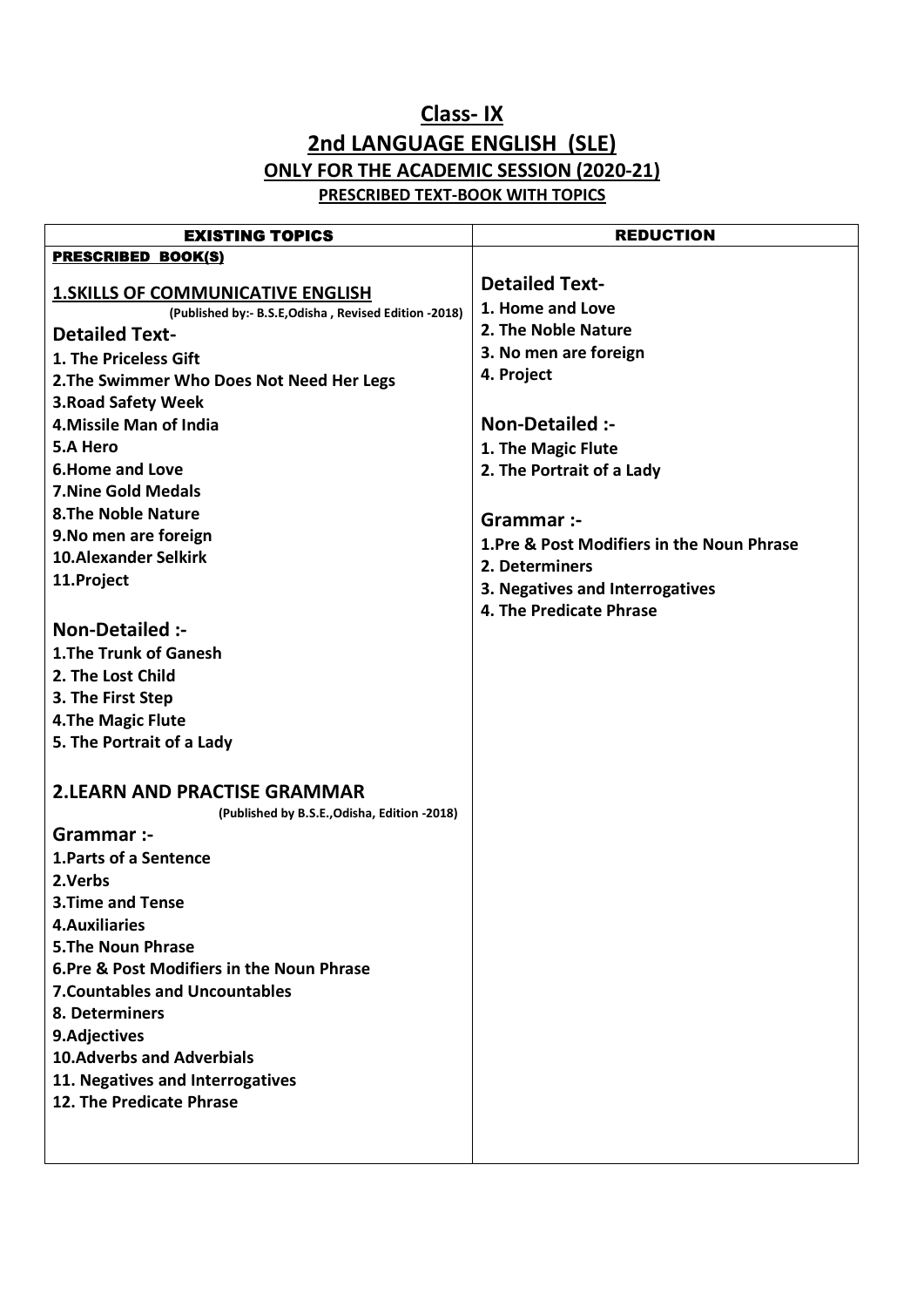## **Class-IX** 3rd LANGUAGE SANSKRIT (TLS) ONLY FOR THE ACADEMIC SESSION (2020-21)

| <b>EXISTING TOPICS</b>                                 | <b>REDUCTION</b>           |
|--------------------------------------------------------|----------------------------|
| <b>PRESCRIBED BOOK(S)</b>                              |                            |
| सस्कृतवल्ळरा<br>(Published by:- B.S.E, Odisha,         | ଗଦ୍ୟ :–                    |
| <b>Revised Edition -2016)</b>                          | ୧. ଆମ୍ଗୁଣ ବିକାସନମ୍         |
| ଗଦ୍ୟ :–                                                | ୨. ମୂଢଃ ସହାୟକଃ             |
| ୧.ସଂହଶଶକ କଥା                                           |                            |
| ୨.ସତ୍ୟମୂ                                               |                            |
| ୩.ଆମ୍ଗୁଣ ବିକାସନମ୍<br>୪.ଉତ୍କଳଗୌରବମୂ                     | ପଦ୍ୟ :–                    |
| ୫. ସମୟାନୁବର୍ତିତା                                       | ୧.ପ୍ରହେଳିକାଃ               |
| ୬.ମୂଢଃ ସହାୟକଃ                                          |                            |
|                                                        | ଅନୁଚ୍ଛେଦଃ :–               |
| ପଦ୍ୟ :–                                                | ୧.ଅଷ୍ଟମଃ ଅନୁଚ୍ଛେଦଃ         |
| ୧.ନୀତିବାଣୀ                                             | ୨.ନବମଃ ଅନୁଚ୍ଛେଦଃ           |
| ୨.ପ୍ରହେଳିକାଃ                                           |                            |
| ଅନୁଚ୍ଛେଦଃ :-                                           | ୩.ଦଶମଃ ଅନୁଚ୍ଛେଦଃ           |
| ୧.ପ୍ରଥମ ଅନ୍ସଚ୍ଛେଦଃ                                     |                            |
| ୨.ଦିତୀୟଃ ଅନୁଚ୍ଛେଦଃ                                     | ସଂସ୍କୃତବ୍ୟାକରଣ ପ୍ରଦୀପଃ     |
| ୩.ତୃତୀୟଃ ଅନୁଚ୍ଛେଦଃ                                     | ୧. ସଂଖ୍ୟା ବାଚକ ଶବ୍ଦ- ପଂଚନ୍ |
| ୪.ଚତୁର୍ଥ ଅନୁଚ୍ଛେଦଃ                                     | $9.$ ଧାତୁ - ହନ୍ , ଲଭ୍      |
| ୫.ପଚଂମ ଅନୁଚ୍ଛେଦଃ                                       |                            |
| <i>୬</i> .ଷଷ ଅନୁଚ୍ଛେଦଃ                                 |                            |
| ୭.ସପ୍ତମଃ ଅନୁଚ୍ଛେଦଃ                                     |                            |
| ୮.ଅଷ୍ଟମଃ ଅନୁଚ୍ଛେଦଃ                                     |                            |
| ୯.ନବମଃ ଅନୁଚ୍ଛେଦଃ                                       |                            |
| ୧୦.ଦଶମଃ ଅନୁଚ୍ଛେଦଃ                                      |                            |
| ସଂସ୍କୃତବ୍ୟାକରଣ ପ୍ରଦୀପଃ                                 |                            |
| ୧.ବର୍ଷ ପରିଚୟ (ସଜ୍ଞା, ପଦ, ବଚନ, ପୁରୁଷ,                   |                            |
| 'ଶ' ତ୍ୱ ବିଧି, 'ଷ' ତ୍ୱ ବିଧି)                            |                            |
| ୨. ସନ୍ଧି (ସ୍ୱର ସନ୍ଧି, ବ୍ୟକଂନ ସନ୍ଧି, ବିସର୍ଗ ସନ୍ଧି)      |                            |
| ୩.ଶବ୍ଦ ( ବଳକ, ଫଳ, ଲତା, ମୁନି, ଗତି, ଭାନୁ, ଧେନୁ,          |                            |
| ବଧୂ, ପିତୃ, ମାତୃ, ନଦୀ, ରାଜନ୍, ଗଚ୍ଛତ୍, ଭବତ୍,             |                            |
| ଆମୂନ୍, ବିଦୃସ୍, ପଥିନ୍, ଅସ୍ମଦ୍, ଯୁଷ୍ମଦ୍)                 |                            |
| ସର୍ବନ <u>ାମଶବ୍ଦ-</u> ସର୍ବ,ଯତ୍,ତଦ୍କିମ୍,ଇଦମ୍ (ତିନିଲିଙ୍ଗ) |                            |
| <u>ସଂଖ୍ୟା ବାଚକ ଶବ୍ଦ-</u> ଏକ, ଦ୍ୱି,ତ୍ରି, ଚତୁରୂ, ପଂଚନ୍   |                            |
| ୪.ଧାତୁ – (ପଠ୍, ରୂ, ଶମ୍, ସ୍ଥା, ଦୃଶ୍ , ନୀ, ପା, ଅସ୍,      |                            |
| ହନ୍, ଲଭ୍, ସେବ୍, କ୍ଟ, ଶ୍ମ, ଜ୍ଞା)                        |                            |
| $\,$ ୫. କାରକ (କର୍ତୃ, କର୍ମ, କରଣ, ସମ୍ପ୍ରଦାନ, ଅପାଦାନ,     |                            |
| ଅଧିକରଣ, ସୟନ୍ଧ)                                         |                            |
|                                                        |                            |
|                                                        |                            |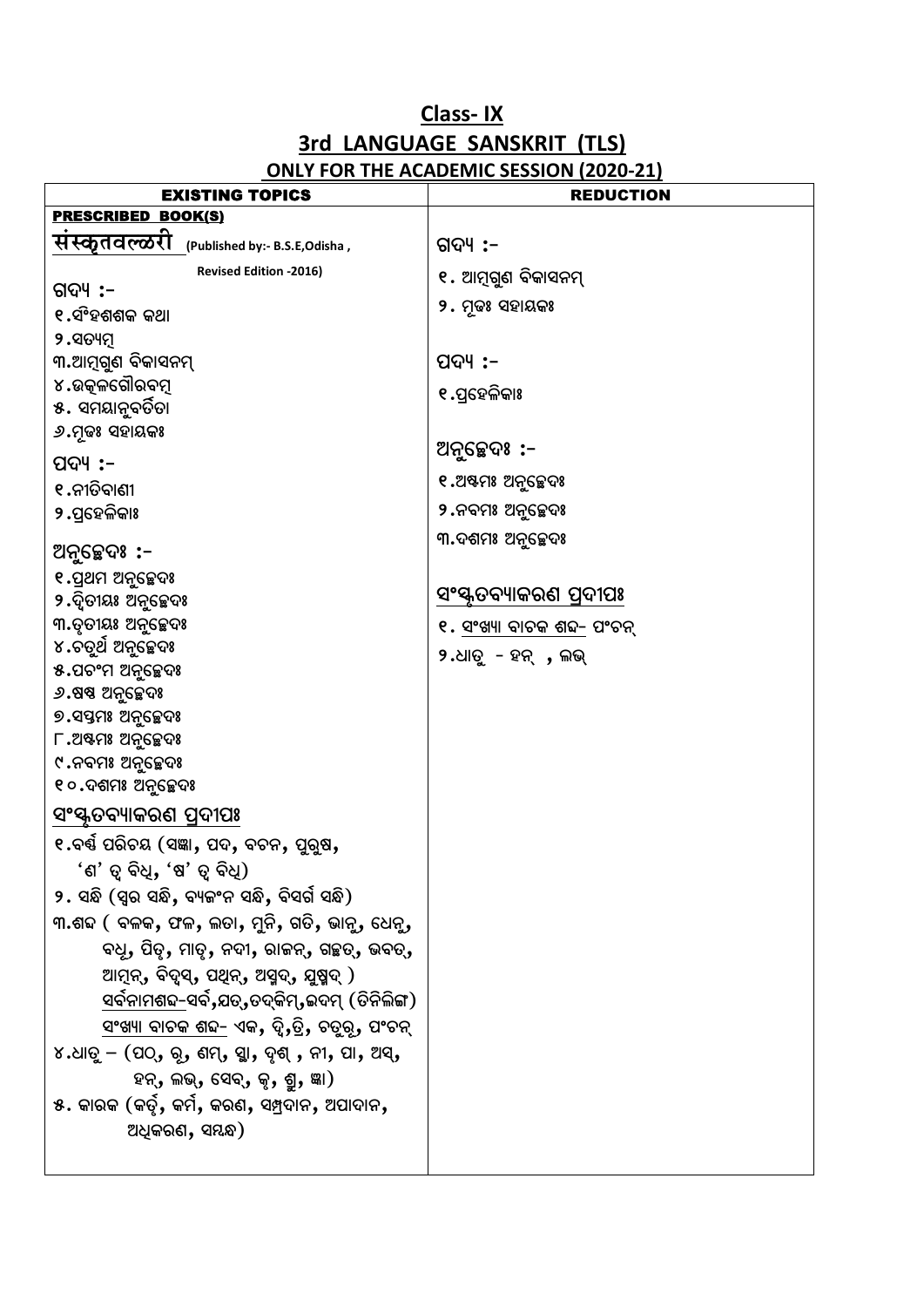## **Class-IX** 3rd LANGUAGE ODIA (TLO) **ONLY FOR THE ACADEMIC SESSION (2020-21)**

| <b>EXISTING TOPICS</b>                                         | <b>REDUCTION</b>    |
|----------------------------------------------------------------|---------------------|
| <b>PRESCRIBED BOOK(S)</b>                                      |                     |
| 외요 아 <u>시 없는</u> (Published by:- B.S.E,Odisha , Edition -2012) | ପଦ୍ୟ :-             |
| ପଦ୍ୟ :-                                                        | ୧. ପ୍ରଭାତ           |
| ୧. ରାବଣର ଉପଦେଶ                                                 | ଗଦ୍ୟ :-             |
| $9.$ ଧରମା                                                      | ୧. ବାଶିକ୍ୟ          |
| ୩.ପ୍ରଭାତ                                                       | ୨.ଅନୁତାପ            |
| ୪.ତୀର୍ଥ ଦର୍ଶନ                                                  |                     |
| ଗଦ୍ୟ :–                                                        | ମାଧ୍ୟମିକ ବ୍ୟାକରଣ :- |
| ୧. ବାଶିକ୍ୟ                                                     | $e.$ ଶବ୍ଦଗଠନ        |
|                                                                | ୨.ଉପସର୍ଗ            |
| ୨.ଅନୁତାପ                                                       | ୩. ବିଜ୍ଞାପନ ଲିଖନ    |
| ୩. କ୍ୟୋତିର୍ବିଦ୍ ଚନ୍ଦ୍ରଶେଖର                                     |                     |
| ୪. ଯେ ଗଢ଼ିଥିଲେ ଭାଷାର କେଣାର୍କ                                   |                     |
| ଗଞ୍ଚ :- ୧. ସୁଅ ମୁହଁର ପତର                                       |                     |
| ଏକାଙ୍କିକା :-୧. ଲକ୍ଷ୍ମୀ                                         |                     |
| ୨.ମାଧ୍ୟମିକ ବ୍ୟାକରଣ :-                                          |                     |
| (Published by:- B.S.E, Odisha, Revised Edition -2019)          |                     |
| $e.$ ଶବ୍ଦଗଠନ<br>୨. ସନ୍ଧି                                       |                     |
| ୩. ସମାସ                                                        |                     |
| ୪.ଉପସର୍ଗ                                                       |                     |
| ୫. କୃଦନ୍ତ                                                      |                     |
| ୬. ତଦ୍ଧିତ                                                      |                     |
| ୭. କାରକ ଓ ବିଭକ୍ତି                                              |                     |
| ୮.ବିଜ୍ଞାପନ ଲିଖନ<br>୯. ଅନୁଚ୍ଛେଦ ଲିଖନ                            |                     |
| ୧୦. ସରକାରୀ ପତ୍ର ଓ ଦରଖାୟ                                        |                     |
|                                                                |                     |
|                                                                |                     |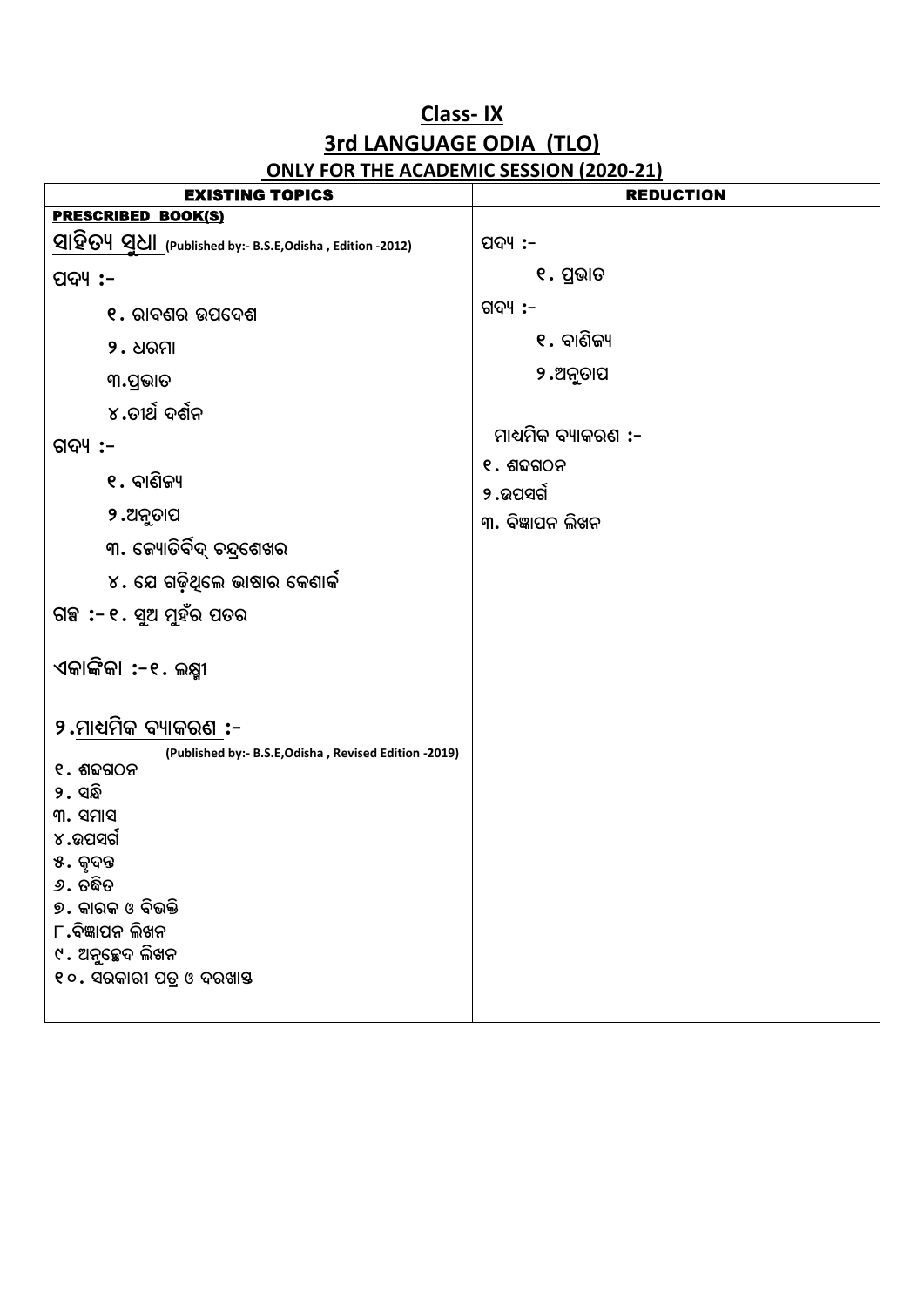## **Class- IX 3rd LANGUAGE PERSIAN (TLP) ONLY FOR THE ACADEMIC SESSION (2020-21)**

#### SYLLABUS AFTER REDUCTION

#### PRESCRIBED BOOK(S)

**FARSI KI DOOSRI KITAB (Published by Quadri Kutub Khana, Nala Road, Rourkela)**

#### **TOPICS**

#### **Prose :-**

- **1. Intekhab-Az-Safarnama-Shahe Iran** 
	- **(i). Sawari-e-Rail**
- **2. Intekhab-Az-Gulistan Bab-e-Awwal-Dar Seerat-e- Padshahan From Hilkayat No- 1 to 4**

#### **Poetry :-**

- **Intekhab-Az-Pand Nama-e-Sadu** 
	- **(i). Dar Sifat-e-Tawazo**
	- **(ii). Dar Mozamat-e-Takabboor**
	- **(i). Dar Fazilat-e-Ilm**

**IRANI ZUBAN KA QUAYEDA (Published by Quadri Kutub Khana, Nala Road, Rourkela) Grammar:-** 

#### **Bayan-e-Fel**

- **1.Musbat aur Manfi**
- **2.Lazim aur Mota- addi**
- **3.Maroof aur Majhool**
- **4.Fel-e-Amr aur Fel-e-Nihi**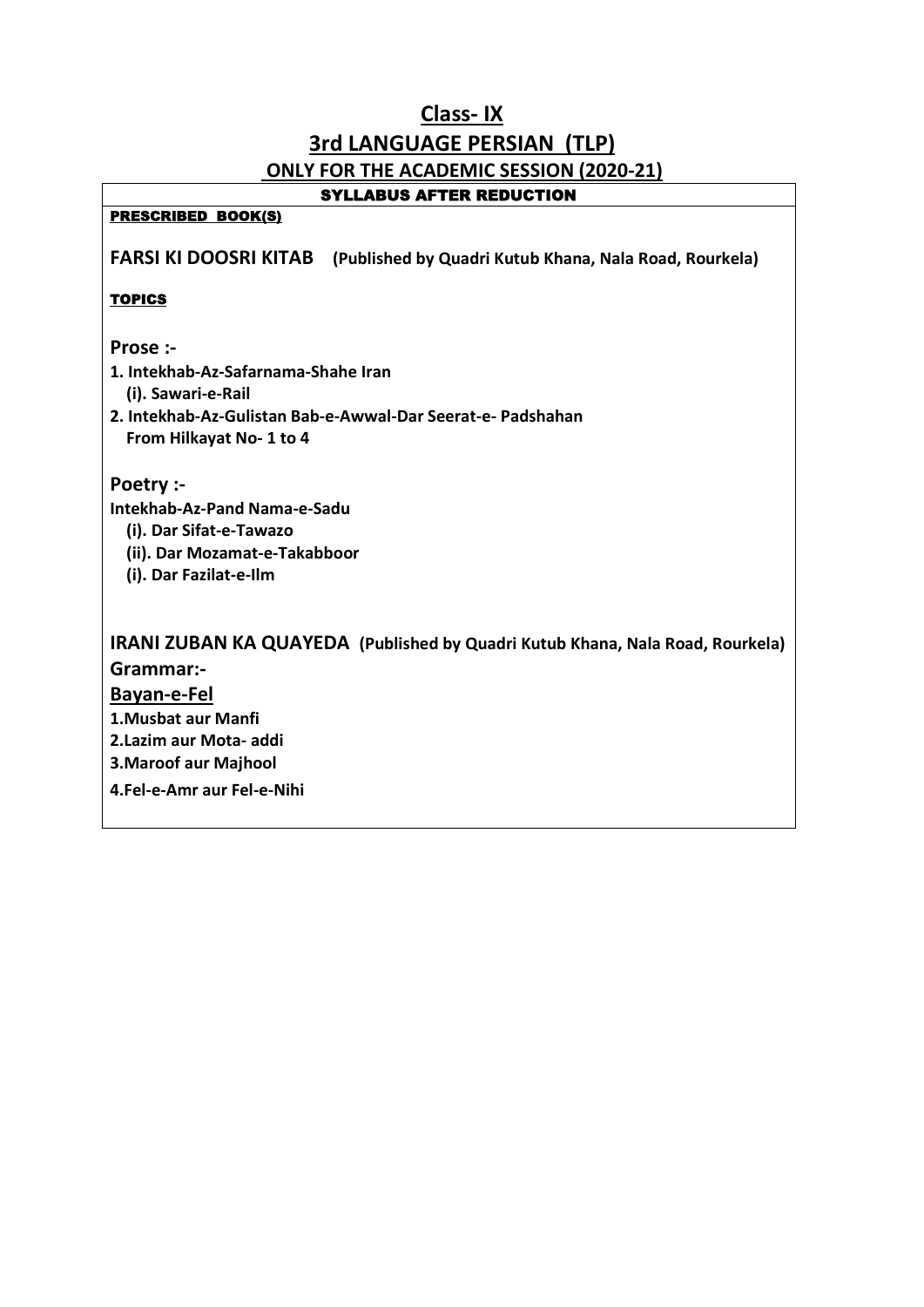## Class-IX **MATHEMATICS (MTH)** ONLY FOR THE ACADEMIC SESSION (2020-21) **PRESCRIBED TEXT-BOOK WITH TOPICS**

| <b>EXISTING TOPICS</b>                                | <b>REDUCTION</b>                                                   |
|-------------------------------------------------------|--------------------------------------------------------------------|
| <b>PRESCRIBED BOOK(S)</b>                             |                                                                    |
|                                                       | ମାଧ୍ୟମିକ ବୀଜଗଣିତ                                                   |
| ୧.ମାଧ୍ୟମିକ ବୀକଗଣିତ                                    | ୧. ବୀଜଗାଣିତିକ ପରିପ୍ରକାଶ ଓ ଅଭେଦ (3.10)                              |
| (Published by:- B.S.E, Odisha, Revised Edition -2019) | ୨.ସ୍ଥାନାଙ୍କ କ୍ୟାମିତ (5.4)                                          |
|                                                       | ୩. ପରିସଂଖ୍ୟାନ (7.8)                                                |
| ୧. ସେଟ୍ ପ୍ରକ୍ରିୟା ଏବଂ ସେଟ୍ର ପ୍ରୟୋଗ                    | ୪.ସମ୍ଭାବ୍ୟତା (ସମ୍ପୁର୍ଷ ଅଧାୟ )                                      |
| ୨.ବାସ୍ତବ ସଂଖ୍ୟା                                       |                                                                    |
| ୩. ବୀକଗାଣିତିକ ପରିପ୍ରକାଶ ଓ ଅଭେଦ                        |                                                                    |
| ୪. ବୀଜଗାଣିତିକ ସମୀକରଣ                                  | ମାଧ୍ୟମିକ ଜ୍ୟାମିତି                                                  |
| ୫.ସ୍ମାନାଙ୍କ ଜ୍ୟାମିତ                                   |                                                                    |
| ୬.ଅନୁପାତ ଓ ସମାନୁପାତ                                   | ୧.ରେଖା ଓ କୋଣ                                                       |
| ୭. ପରିସଂଖ୍ୟାନ                                         | ( 1.1,1.2,1.3,1.4,1.5,1.6,1.7,1.8,1.9 ପଢାଯିବ । ଉପପାଦ୍ୟ- 1,3,6,8    |
| $\Gamma$ .ସମ୍ଭାବ୍ୟତା                                  | ଓ ସମସ୍ତ ଅନୁସିଦ୍ଧାନ୍ତର କେବଳ କଥନ ବା ସ୍ୱୀକାର୍ଯ୍ୟ ପଢ଼ାଯିବ ଏବଂ          |
|                                                       | ଅନ୍ୟ ଉପପାଦ୍ୟ ଗୁଡ଼ିକର ସମାପ ପଢିବେ ।)                                 |
| ୨.ମାଧ୍ୟମିକ ଜ୍ୟାମିତି                                   | ୨.ତ୍ରିଭୁଜମାନଙ୍କ ସର୍ବସମତା                                           |
| (Published by:- B.S.E, Odisha, Revised Edition -2019) | ( 2.1,2.2, ସଂପୂର୍ଣ୍ଣ ପଢାଯିବ  ଉପପାଦ୍ୟ- 11,14,15  ର କେବଳ             |
|                                                       | ସ୍ୱୀକାର୍ଯ୍ୟ  ପଢ଼ାଯିବ 2.3 ର ଉପପାଦ୍ୟ 16,17,18,19 ର କେବଳ କଥନ          |
| ୧.ରେଖା ଓ କୋଣ                                          | ବା ସ୍ୱୀକାର୍ଯ୍ୟ  ପଢିବେ ।)                                           |
| ୨.ତ୍ରିଭୁଜମାନଙ୍କ ସର୍ବସମତା                              | ୩.ଚତୁର୍ଭୁଜ                                                         |
| ୩.ଚତୁର୍ଭୁଜ                                            | (3.1 ଠାରୁ 3.6 ପର୍ଯ୍ୟନ୍ତ ସମୟ ଅଂଶ ପଢ଼ାଯିବ ଏବଂ 3.7 ରେ ପ୍ରଦତ           |
| ୪.କ୍ଷେତ୍ରଫଳ                                           | ଉପପାଦ୍ୟ ଗୁଡ଼ିକର କଥନ ବା ସ୍ୱୀକାର୍ଯ୍ୟ  ପଢିବେ ।)                       |
| ୫.ପରିମିତି                                             | ୪.କ୍ଷେତ୍ରଫଳ                                                        |
| ୬.ଅଙ୍କନ                                               | (4.1 ,4.2,4.3,4.4,4.5 ପଢ଼ାଯିବ ପ୍ରଦତ ଉପପାଦ୍ୟ 33,34,35,36            |
| ୭.ତ୍ରିକୋଣମିତି                                         | ର କଥନ ବା ସ୍ୱୀକାର୍ଯ୍ୟ  ପଢିବେ ।)                                     |
|                                                       | ୫.ପରିମିତି                                                          |
|                                                       | (5.1 ,5.2,5.3,5.4,5.5,5.7 ସଂପୂର୍ଷ ପଢ଼ାଯିବ 5.6 ର କେବଳ ଚତୁର୍ଭୁକର     |
|                                                       | କ୍ଷେତ୍ରଫଳ ର ସୂତ୍ର ପଢ଼ାଯିବ )                                        |
|                                                       | ୬.ଅଙ୍କନ                                                            |
|                                                       | (6.1 ,6.2,6.3, ସଂପୂର୍ଷ ପଢ଼ାଯିବ ଏବଂ 6.4,6.5,6.6,6.7 ପଢ଼ାଯିବ ନାହିଁ ) |
|                                                       |                                                                    |
|                                                       |                                                                    |
|                                                       |                                                                    |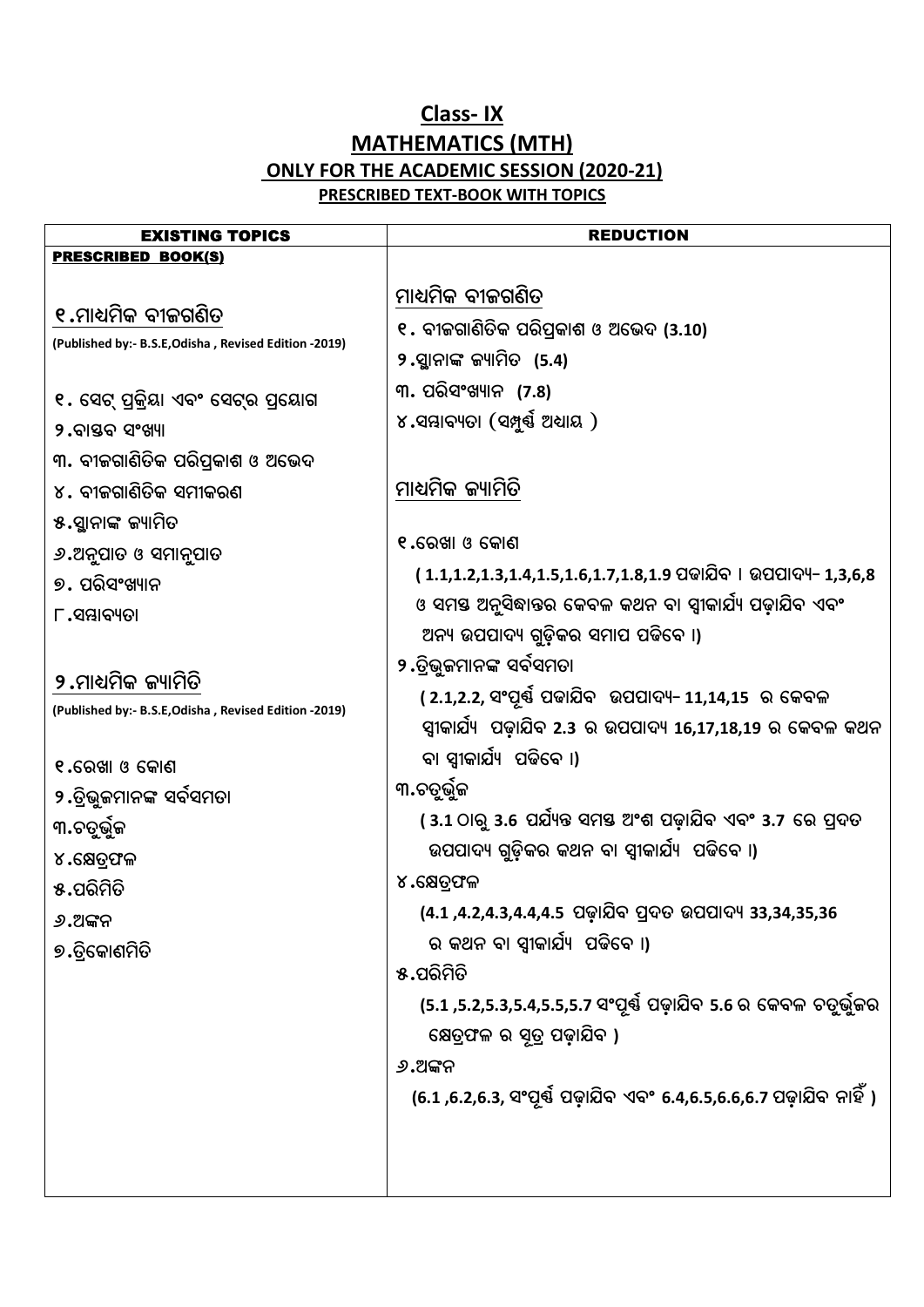## **Class- IX GENERAL SCIENCE (GSC) ONLY FOR THE ACADEMIC SESSION (2020-21)**

| <b>EXISTING TOPICS</b>                                                                                                                                                                                                                                                                      | <b>REDUCTION</b>                                                                                                                                                                                                                                                                                   |
|---------------------------------------------------------------------------------------------------------------------------------------------------------------------------------------------------------------------------------------------------------------------------------------------|----------------------------------------------------------------------------------------------------------------------------------------------------------------------------------------------------------------------------------------------------------------------------------------------------|
| PRESCRIBED BOOK(S)                                                                                                                                                                                                                                                                          |                                                                                                                                                                                                                                                                                                    |
| ୧.ଭୌତିକ ବିଜ୍ଞାନ<br>(Published by:- B.S.E, Odisha, Revised Edition -2019)<br>୧. ଆମ ଚତ୍ତୃଃପାର୍ଶ୍ୱରେ ଥିବା ପଦାର୍ଥ<br>୨. ଆମ ଚାରିପାଖରେ ଥିବା ପଦାର୍ଥ ବିଶୁଦ୍ଧ କି  ?<br>୩. ପରମାଣୁ ଓ ଅଣୁ<br>$\gamma$ . ପରମାଣୁ ଗଠନ<br>$\delta$ . ଗତି<br>୬.ବଳ ଓ ଗତି ନିୟମ<br>୭. ମହାକର୍ଷଣ<br>୮.କାର୍ଯ୍ୟ ଓ ଶକ୍ତି<br>୯. ଧ୍ୱନି | ଭୌତିକ ବିଜ୍ଞାନ<br>୧. ଆମ ଚତ୍ରୁଃପାର୍ଶ୍ୱରେ ଥିବା ପଦାର୍ଥ (ସମ୍ପୁର୍ଷ ଅଧାୟ )<br>$9.$ ଗତି $(5.6)$<br>୪. ମହାକର୍ଷଣ (7.5.1, 7.5.2, 7.5.3 , 7.6 , 7.7)<br>୩. ଧ୍ୱନି (ସମ୍ପୁର୍ଷ ଅଧ୍ୟାୟ )<br>ଜୀବ ବିଜ୍ଞାନ<br>୧.ଖାଦ୍ୟ ସଂପଦର ଉନ୍ନତୀକରଣ  (ସମ୍ପୁର୍ଷ୍ଣ ଅଧ୍ୟାୟ )<br>୧. ପ୍ରାକୃତିକ ସଂପଦ ଓ ତାହାର ପ୍ରଦୂଷଣ    (ସମ୍ପୁର୍ଷ ଅଧ୍ୟାୟ ) |
| ୨.ଜୀବ ବିଜ୍ଞାନ<br>(Published by:- B.S.E, Odisha, Revised Edition -2019)                                                                                                                                                                                                                      |                                                                                                                                                                                                                                                                                                    |
| ୧. ଜୈବ ବିବିଧତା<br>୨. ଜୀବକୋଷ ଓ ଏହାର ସଂଗଠନ<br>୩.ଟିସୁ ତନ୍ତ<br>୪.ଖାଦ୍ୟ ସଂପଦର ଉନୁତୀକରଣ<br>୫.ରୋଗ ଓ ତାହାର ନିରାକରଣ<br><i>୬</i> . ପ୍ରାକୃତିକ ସଂପଦ ଓ ତାହାର ପ୍ରଦୂଷଣ                                                                                                                                     |                                                                                                                                                                                                                                                                                                    |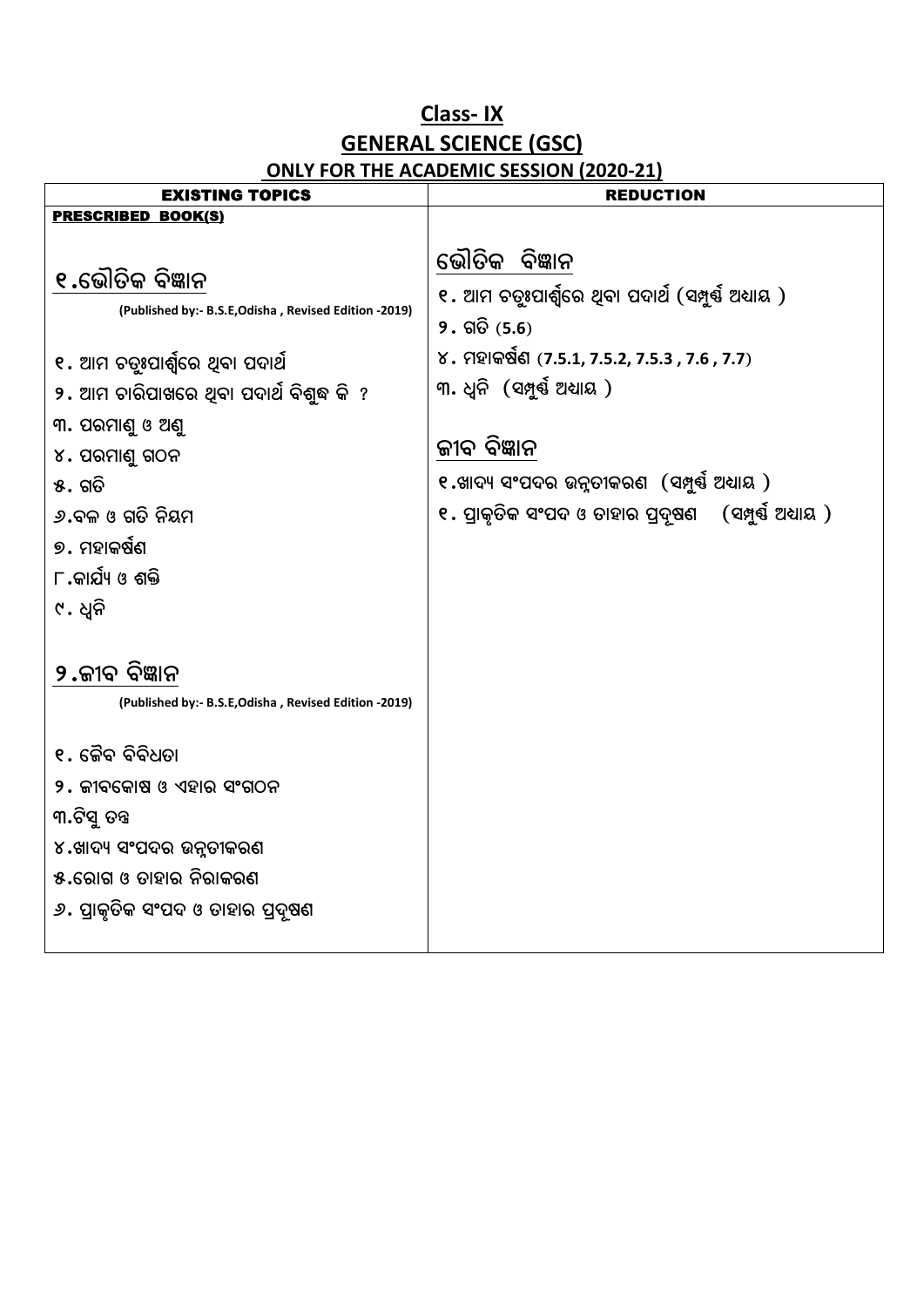## **Class- IX SOCIAL SCIENCE (SSC) ONLY FOR THE ACADEMIC SESSION (2020-21) PRESCRIBED TEXT-BOOK WITH TOPICS**

| <b>EXISTING TOPICS</b>                                  | <b>REDUCTION</b>                            |
|---------------------------------------------------------|---------------------------------------------|
| <u>PRESCRIBED BOOK(S)</u>                               |                                             |
| ୧.ଇତିହାସ ଓ ରାଜନୀତି ବିଜ୍ଞାନ                              | ଇତିହାସ ଓ ରାଜନୀତି ବିଜ୍ଞାନ                    |
| (Published by:- B.S.E, Odisha, Revised Edition -2019)   | ଇତିହାସ                                      |
| ଇତିହାସ                                                  | ୧.ଏକ ନୂତନ ବିଶ୍ୱ ଅଭିମୁଖେ । (ତୃତୀୟ ପାଠ)       |
| ୧.ବିଶ୍ୱର କେତେକ ଗୁରୁତ୍ୱପୂର୍ଷ ଅଗ୍ରଗତି                     |                                             |
| ୨.ଏକ ନୂତନ ବିଶ୍ୱ ଅଭିମୁଖେ                                 | ୨.୧୯୪୫ ପରବର୍ତୀ ପୃଥିବୀ , କେତେକ ପ୍ରମୁଖ ଘଟଣା   |
| ୩.୧୯୪୫ ପରବର୍ତୀ ପୃଥିବୀ , କେତେକ ପ୍ରମୁଖ ଘଟଣା ପ୍ରବାହ        | ପ୍ରବାହ ।                                    |
| ୪.ଭାରତର ଏାିତିହ୍ୟ                                        |                                             |
| ରାଜନୀତି                                                 |                                             |
| ୧.ମୌଳିକ ଅଧିକାର, ମୌଳିକ କର୍ତବ୍ୟ ଓ ରାଷ୍ଟ୍ରନୀତି ନିୟାମକ      | ରାଜନୀତି                                     |
| ନିର୍ଦ୍ଦେଶାବଳୀ ।                                         | ୧.ମୌଳିକ ଅଧୂକାର, ମୌଳିକ କର୍ତବ୍ୟ ଓ ରାଷ୍ଟ୍ରନୀତି |
| ୨.ମାନବାଧିକାର, ସୂଚନା ଅଧିକାର, ଭାରତର ସୂଚନା ଅଧିକାର          | ନିୟାମକ ନିର୍ଦ୍ଦେଶାବଳୀ । (ତୃତୀୟ ପାଠ)          |
| ଆଇନ                                                     |                                             |
| ୩.ଭାରତୀୟ ଜାତୀୟତାବାଦ, ଜାତୀୟସଂହତି ଏବଂ ଗଣତାନ୍ତିକ           |                                             |
| ମ୍ନଲ୍ୟବୋଧ ।                                             | ଭୂଗୋଳ ଓ ଅଥିନୃଚ୍ଛ                            |
| ୪.ସଂଯୁକ୍ତ ରାଷ୍ଟ୍ରସଂଘ, ଗଠନ ଓ କାର୍ଯ୍ୟାବଳୀ, ଭାରତ ଓ ସଂଯୁକ୍ତ |                                             |
| ରାଷ୍ଟ୍ରସଂଘ ।                                            | ଭୂଗୋଳ                                       |
| ୨.ଭ୍ଗୋଳ ଓ ଅଥିନୀତ                                        | ୧. ଜଳବାୟ                                    |
| (Published by:- B.S.E, Odisha, Revised Edition -2019)   |                                             |
| ଭୂଗୋଳ                                                   | ଅଥନୀତ                                       |
| ୧. ଭାରତ                                                 | ୧. ଧାରଣୀୟ  ବିକାଶ                            |
| ୨.ଭାରତର ନଦୀ                                             |                                             |
| ୩.ଜଳବାୟୁ                                                |                                             |
| ୪.ଭାରତର ପ୍ରାକୃତିକ ଉଦ୍ଭିଦ ଓ ବନ୍ୟପ୍ରାଣୀ                   |                                             |
| ୫.ଜନସଂଖ୍ୟା                                              |                                             |
| ଅର୍ଥନୀତ                                                 |                                             |
| ୧. ଅର୍ଥନୈତିକ ବିକାଶ                                      |                                             |
| ୨. ମୁଦ୍ରା ଓ ଋଣ                                          |                                             |
| ୩. ଧାରଣୀୟ ବିକାଶ                                         |                                             |
|                                                         |                                             |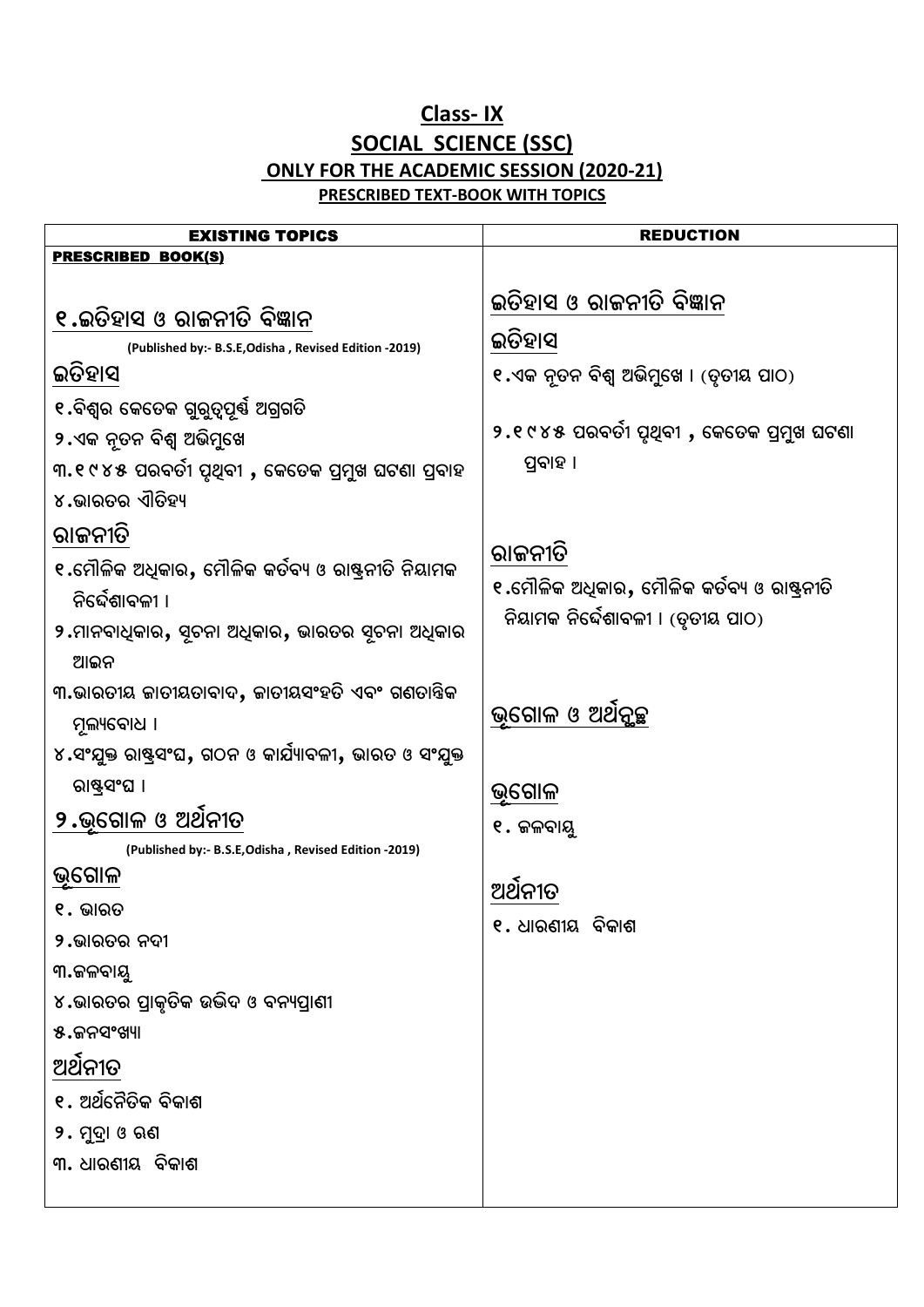### **Class- IX ENVIRONMENT AND POPULATION EDUCATION ONLY FOR THE ACADEMIC SESSION (2020-21) PRESCRIBED TEXT-BOOK WITH TOPICS**

| <b>EXISTING TOPICS</b>                                                                                                                                                                        | <b>REDUCTION</b>                                                                                                          |
|-----------------------------------------------------------------------------------------------------------------------------------------------------------------------------------------------|---------------------------------------------------------------------------------------------------------------------------|
| <b>PRESCRIBED BOOK(S)</b>                                                                                                                                                                     |                                                                                                                           |
| PARIBESH 'O' JANA SANKHYA ADHYAYAN<br>(Published by:- B.S.E, Odisha, Revised Edition -2006)<br><b>Environment Education</b><br>1. Environment<br>2.Ecosystem<br>3. Resources<br>4.Agriculture | <b>Environment Education</b><br>1.Agriculture<br><b>Population Education</b><br>1.Adolescence<br>2. Project work revision |
| <b>Population Education</b><br>1. Population & Population Education<br><b>2. Population Scenario</b><br><b>3. Population Change</b><br>4.Adolescence<br>5. Project work revision              |                                                                                                                           |